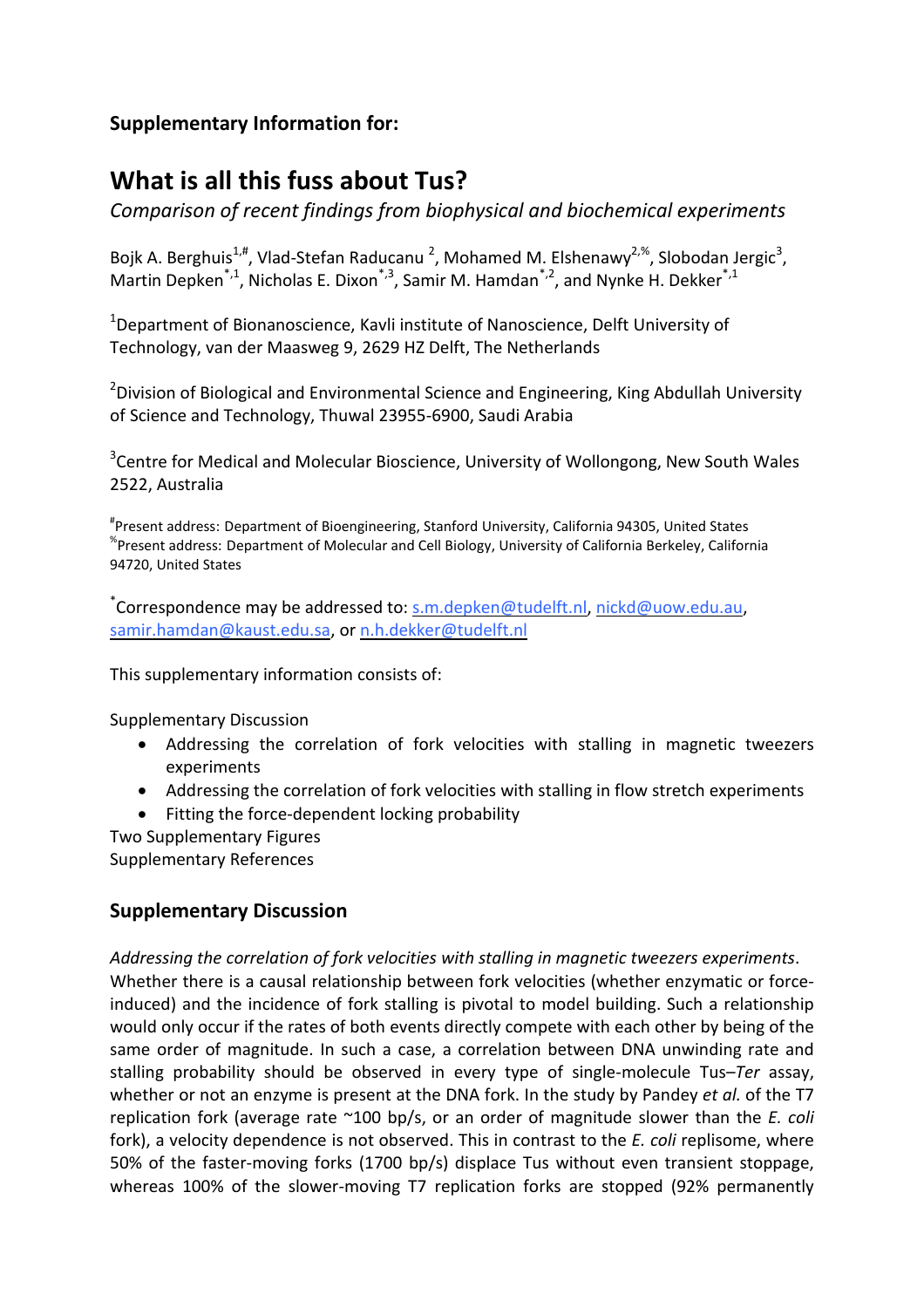stopped and 8% paused). These experiments suggest that slower moving motors are indeed more effectively stopped by Tus–*Ter*, but it remains critical to investigate whether a correlation between fork velocity and blocking probability is observed more broadly.

The experiments performed by Berghuis *et al.* represent another extreme when it comes to fork velocities (**Fig. S1**). These magnetic tweezers-induced hairpin openings have much higher (and very narrowly distributed) fork progression rates of ~20-30 kb/s, in agreement with earlier measurements [\[1\]](#page-7-0) (depending on the hairpin length and accuracy of measurement as a result of the acquisition frequency; see Supplementary **Fig. S1** for details), and 100% of events were blocked at least temporarily during these experiments. This suggests that the rate of fork progression does not compete with the rates at which the molecular rearrangements at Tus–*Ter* take place. Another strong indication that the rates that govern Tus–*Ter* lock formation occur at quite different timescales than base pair unwinding is the observation that in the hairpin experiments, lock pre-formation produced a distribution of lock lifetimes identical to wild-type Tus–*TerB*. This indicates that, given the opportunity to form in an isolated fashion, the Tus–*Ter* lock behaves identically to a lock that has to form within the timeframe allowed by an entity approaching at 20 kb/s.

To try to understand these apparent discrepancies, we have examined both the flowstretching and magnetic tweezers experiments more critically. First, a clear and crucial difference between the two types of experiments is that the magnetic tweezers experiments employ a mechanical force to induce DNA helix unwinding and concomitant lock formation at the non-permissive face of Tus–*Ter*. In this situation, one must consider whether the DNA geometry at the fork exactly resembles the geometry in a situation with enzyme-induced unwinding. Potentially, the mechanical strand separation might actually pull the C(6) base straight into the lock, thereby enhancing the efficiency of Tus–*Ter* lock formation. Such a 'pulling bias' would then obviously account for some of the discrepancy. Berghuis *et al*. implicitly argue that the identical blocking efficiencies observed for wild-type Tus–*Ter* and pre-formed locked Tus–*Ter* (**Fig. 4a**, 'wt' vs. 'wt 5b mm' in purple) argue against such a bias, as otherwise an increased blocking efficiency for 'wt' Tus–*Ter* would be expected. It may also be the case that a pulling bias in the hairpin experiments would obscure any inefficient (i.e., slow) base rearrangements that need to occur at the fork. In that case, such rearrangements might only be visible upon hairpin rehybridization, which would then be expected to be slower (e.g., on the order of replisome progression speeds) than the observed hairpin opening. However, no such differences are observed: the hairpin closing velocities are roughly equal to the opening velocities – ~26 kb/s for the 7 kb DNA hairpin employed (**Fig. S1c**).

Further evidence substantiates the absence of any significant pulling bias in the hairpin experiments. Both the Elshenawy *et al.* and Berghuis *et al.* studies find evidence for a multistep process, suggesting their different approaches probe the same mechanism. Additionally, one might also expect that a pulling bias might reduce the effect of Tus mutations not directly in contact with C(6). For example, were C(6) to be pulled into the Tus lock pocket as a result of pulling bias in the hairpin experiments, then the mutant E49K might hardly impact the efficiency of lock formation, in contrast to the substantial reduction that is experimentally observed. Furthermore, the mechanical unzipping geometry may actually approximate the fork geometry upon helicase-induced unwinding, as the physical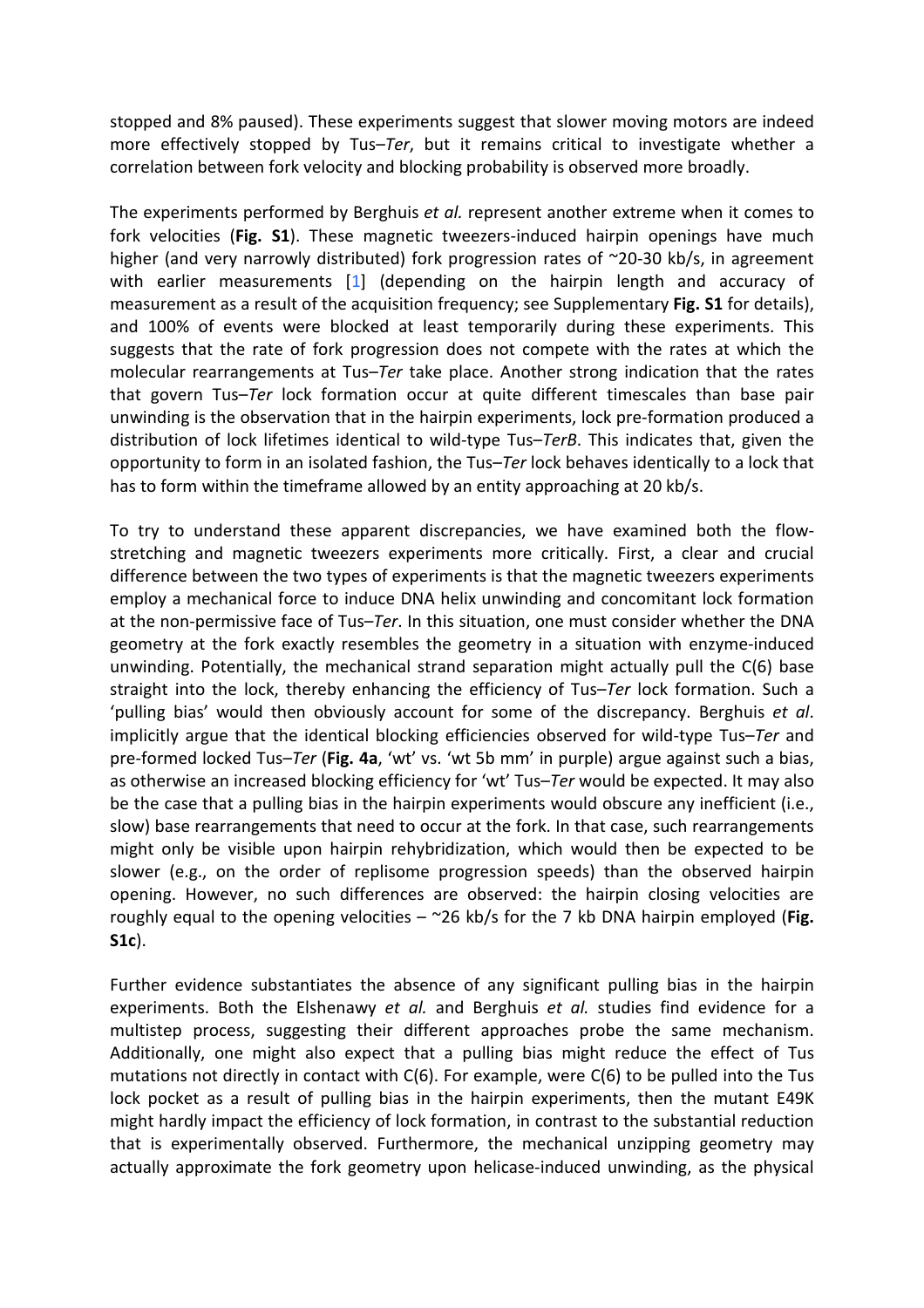size of DnaB may result in a substantial wedge between the unwound parental strands. However, further examination of this geometry via structural or simulation studies remains necessary to provide conclusive insights.

Taken together, we conclude that there is no direct evidence for a significant 'pulling bias' affecting lock formation in the hairpin pulling experiments, but put forth that further investigation of the fork geometry in both experiment types will be beneficial.

### *Addressing the correlation of fork velocities with stalling in flow stretch experiments.*

A second point of discussion in understanding the apparent discrepancies between rates of unwinding and probability of blocking in the magnetic tweezers and flow-stretching experiments concerns a further examination of the rate of unwinding. The absence of any unwinding rate dependence in the hairpin pulling experiments indicates that certain rates of barrier formation are altered by the presence of enzymes. As each enzymatic species will create its own specific chemical signature at the nonpermissive face of Tus–*Ter*, there could theoretically exist two conformationally distinct replisome populations that give rise to the populations being blocked or let through. While this scenario seems unlikely as evidenced by the ability to shift the rate dependency of Tus–*Ter* fork arrest efficiency more than 3-fold by altering the *Ter* site, we have nonetheless performed extensive statistical analysis to demonstrate that the *E. coli* replisome constitutes a single population that is stopped by Tus–*Ter* based on rate.

Our investigation starts with the histogram presented in Figure 1g in Elshenawy *et al.* (reproduced here as Supplementary **Fig. S2a**). At first sight, its shape appears both broad and somewhat skewed. While broadness characterizes many histograms constructed by single-molecule imaging techniques (including the velocity histogram for the T7 replication fork  $[3,4]$  $[3,4]$ ), the degree of skew could arguably hide multiple populations. To address this, we concatenated the original two data sets, namely the Stop/Restart dataset (*N* = 31) and the Bypass dataset ( $N = 33$ ) into a single one ( $N = 64$ ) thereby omitting the rate-dependent classification with respect to the fate at the Tus–*Ter* site (Supplementary **Fig. S2b**). The empirical skew for this data set was determined to be 0.42. Such a degree of skew could arise from two effects that are distinct from multiple populations: the finite size of *N* and the existence of an upper or lower boundary for the dataset. In the case of the replisome velocity, the lower bound to the dataset is zero (the rate of DNA synthesis being limited to positive values), thereby inducing right skew [\[5\]](#page-7-3). To investigate whether the sample size influenced the degree of skew, we performed computer simulations, which indicated that sample size is a dominant factor (data not shown). For example, simulations indicate that the velocity distribution of a single replisome population with *N* = 64 can adopt a skew as large as 0.57 (data not shown). Given that unimodal distributions can, in general, accommodate a skew of up to 2.3 [\[6\]](#page-7-4), the observed 0.42 positive skew in our histogram (Supplementary **Fig. S2b**) does not necessarily imply the presence of multiple replisome populations. In fact, a similar positive skew was observed for the velocity distribution of the T7 replisome, which is stopped by Tus–*Ter* in 100% of cases [\[7\]](#page-7-5).

We next validated the use of a single Gaussian fit to describe the behavior of the rate of DNA synthesis by a single replisome population. The empirical cumulative distribution function (CDF) of the rate of the replisome fits well with a single Gaussian distribution  $(R^2 = 0.982)$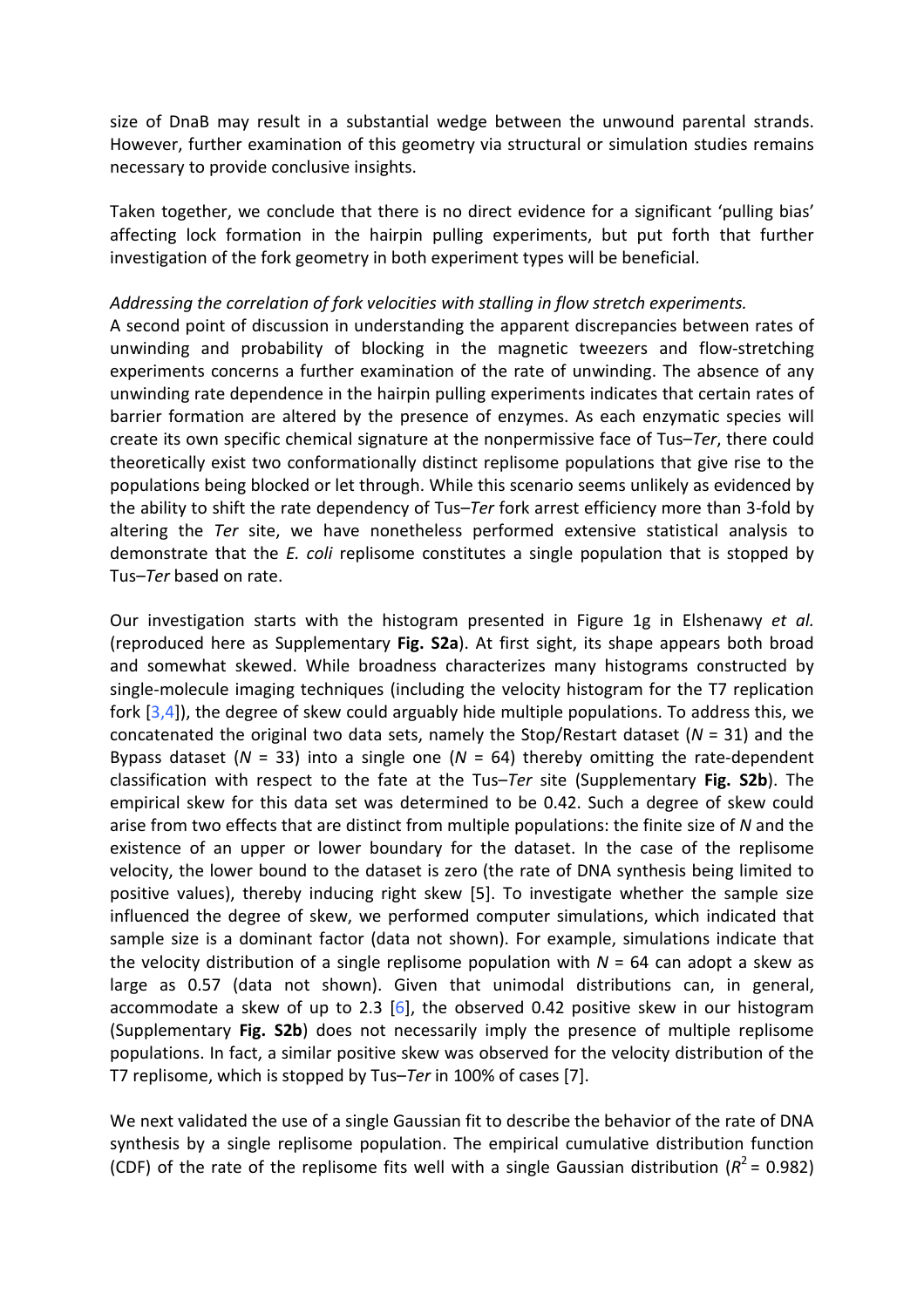(Supplementary **Fig. S2c**). Furthermore, use of the Bayesian information criterion (BIC) showed that use of a single Gaussian achieves the lowest BIC, supporting the existence of a single replisome population (Supplementary **Fig. S2d**). Furthermore, to strengthen the observed correlation between rate of the replisome and its fate at the Tus–*Ter* site, we performed overlap integral analysis, denoted as the *j* factor that corresponds to the percentage of the overlap between two distributions, i.e., of the Stopped/Restart and Bypassed distributions. This is opposed to the analysis performed in Elshenawy *et al.* that relied on the correlation coefficient. Both analyses have led to the same outcome, that there is a correlation between rate of DNA synthesis and fate of the replisome at Tus–*Ter* (Supplementary **Fig. S2e**). Bypass and Stop/Restart events are therefore separated only by prior knowledge of the type of event, in agreement with the BIC-based finding that the combined distribution is best described by a single Gaussian (Supplementary **Fig. S2d**). Finally, to eliminate the apparent effect of skew in the rate distribution histogram on the rate-dependent conclusion, we performed a Box-Cox transformation on the concatenated data set without prior knowledge of the fate of the event at Tus–*Ter*. This effectively reduced the skew to ~zero. The inverse of the Box-Cox transformation gave a mean that is very similar to the mean of the untransformed initial data set (Supplementary **Fig. S2f**). This clearly demonstrates that skew does not influence rate determination and that single Gaussian model fitting of the rate is appropriate. It also validates the cause-and-effect interpretation between the rate of the replisome and its fate at Tus–*Ter*.

#### *Fitting the force-dependent locking probability.*

For the fit to the force dependence of the Tus full lock probability as shown in **Fig. 4f**, we assume that the probability of full locking is a result of a direct competition between two rates: the rate of entering the locked state  $k<sub>l</sub>$  and the rate of not going into the locked state *k*<sup>u</sup> = 1 − *k*<sup>l</sup> , which makes the probability of locking:

$$
P_1 = \frac{k_1}{k_1 + k_\text{u}}\tag{1}
$$

From Kramer's theory of reaction kinetics we have an expression for the rates  $k_1$  and  $k_0$ :

$$
k_1 = k_1^0 e^{(E_1^{\ddagger} - \delta_1 F) \cdot \beta}
$$
\n
$$
k_{\rm u} = k_{\rm u}^0 e^{(E_{\rm u}^{\ddagger} - \delta_{\rm u} F) \cdot \beta}
$$
\n(3)

where the  $k^{0}$ 's are the pre-exponential factors at zero force,  $E^{\dagger}$  the energy difference between the respective states and the transition state, δ the distance to the transition state, *F* the applied force and  $β = [k_B T]^{-1}$ . Defining a reaction rate at zero force  $K^0 = k^0 e^{E + β}$ , and combining eqns. 2 and 3, we obtain: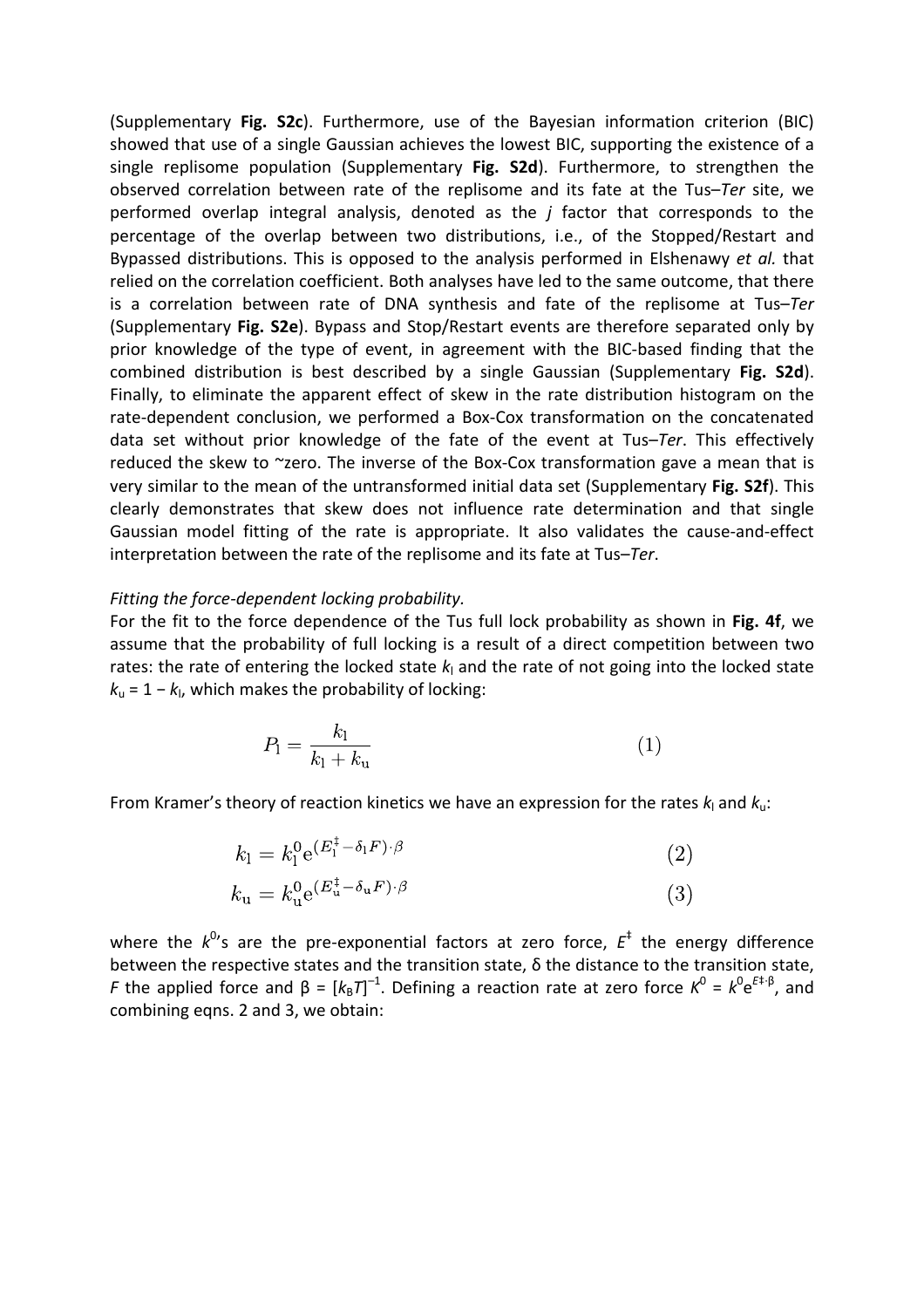$$
P_1 = \frac{K_1^0 e^{-\delta_1 \cdot F \cdot \beta}}{K_1^0 e^{-\delta_1 \cdot F \cdot \beta} + K_u^0 e^{-\delta_u \cdot F \cdot \beta}}
$$
(4)

$$
=\frac{1}{1+\frac{K_{\mathrm{u}}^{0}}{K_{\mathrm{l}}^{0}}\mathrm{e}^{F(\delta_{\mathrm{u}}-\delta_{\mathrm{l}})\cdot\beta}}
$$
(5)

$$
= \frac{1}{1 + e^{(\ln \frac{K_u^0}{K_l^0} \frac{1}{\delta_u - \delta_l} - F)(\delta_u - \delta_l) \cdot \beta}}
$$
(6)

$$
=\frac{1}{1 + e^{(F_{\text{eq}} - F)\Delta x \cdot \beta}}\tag{7}
$$

where  $F = \ln K_u^0 / K_l^0 (\delta_u - \delta_l)^{-1}$  and  $\Delta x = \delta_u - \delta_l$ . Berghuis *et al.* extract the full lock probability by fitting a 3-state kinetic model to the data, making the full lock probability a result of two preceding exponential processes. This would add to another term in  $P_{\rm l}$ , but since the trend is coarse-grained, we will not be able to fit out the additional parameters. This is why we denote the distance to the transition state ∆*x* as the *effective* distance to the transition state.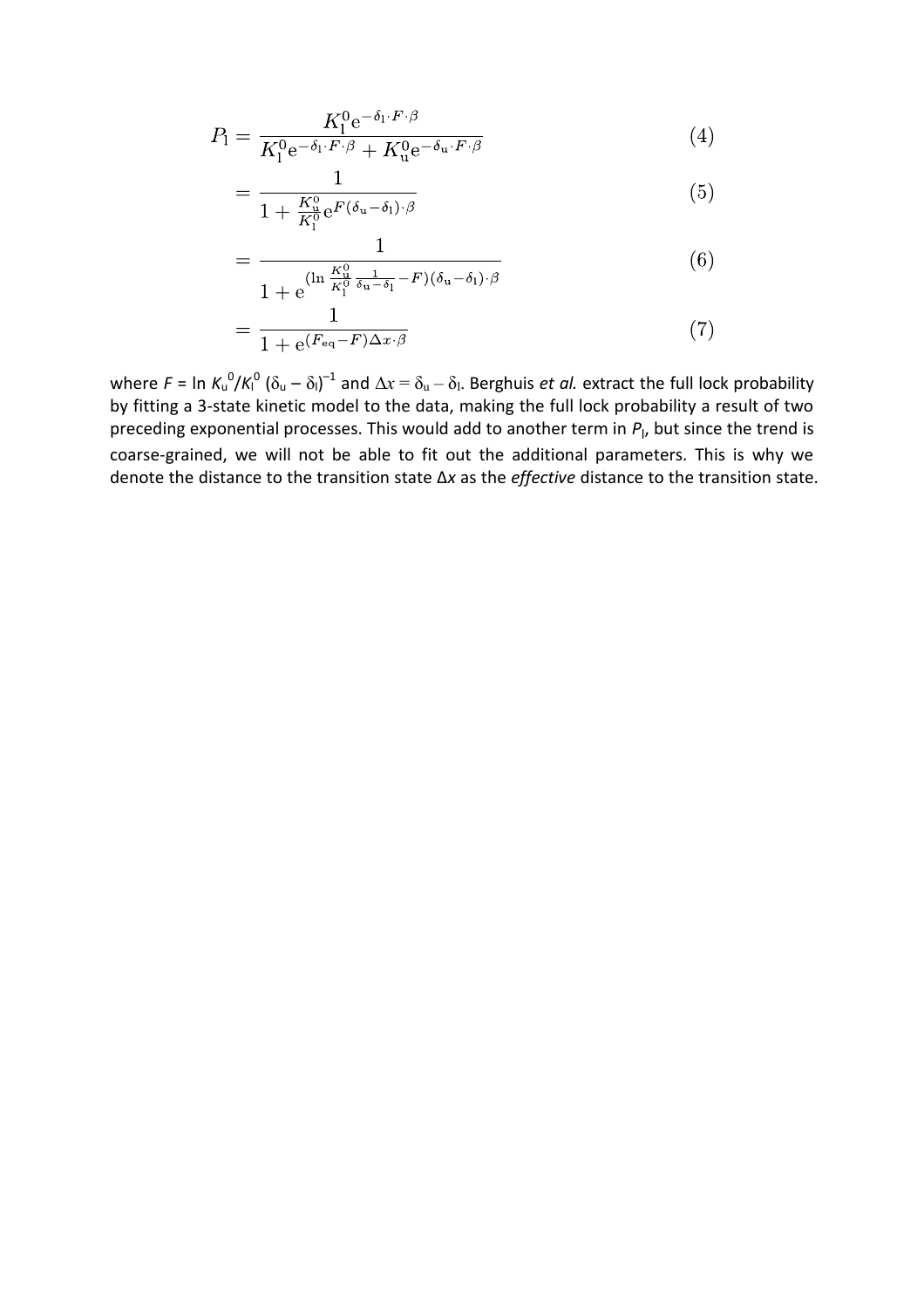### **Supplementary Figures**



**Supplementary Figure S1. DNA hairpin opening and closing velocities in magnetic tweezers experiments.** (**a**) A typical experiment of Berghuis *et al.*, where the 1.1 kb hairpin extension is tracked at high force (74 pN) with 100 Hz acquisition frequency. Tus–*Ter* lock rupture allows for further opening of an additional 500 base pairs of dsDNA. The instantaneous velocity, characteristic for systems at low Reynolds numbers, is too high to measure accurately, as there is only 1 datapoint (maximum) between lock rupture and hairpin opening. (**b**) Using a 7 kb hairpin and an acquisition frequency of 490 Hz, the opening velocity can be more accurately measured (data in red, fit in black). (**c**) The closing velocity is very similar to the opening velocity, indicating that in the MT experiments, the ssDNA bases have time to rearrange and form Watson-Crick base pairing at this rate (data in red, fit in black). Note that the estimated velocities in Berghuis' experiments are higher (Supplementary Figure S1d in Berghuis *et al.* [\[2\]](#page-7-6)); this might be a result of the known effect of the increased drag the 7-fold longer DNA hairpin experiences here [\[1\]](#page-7-0).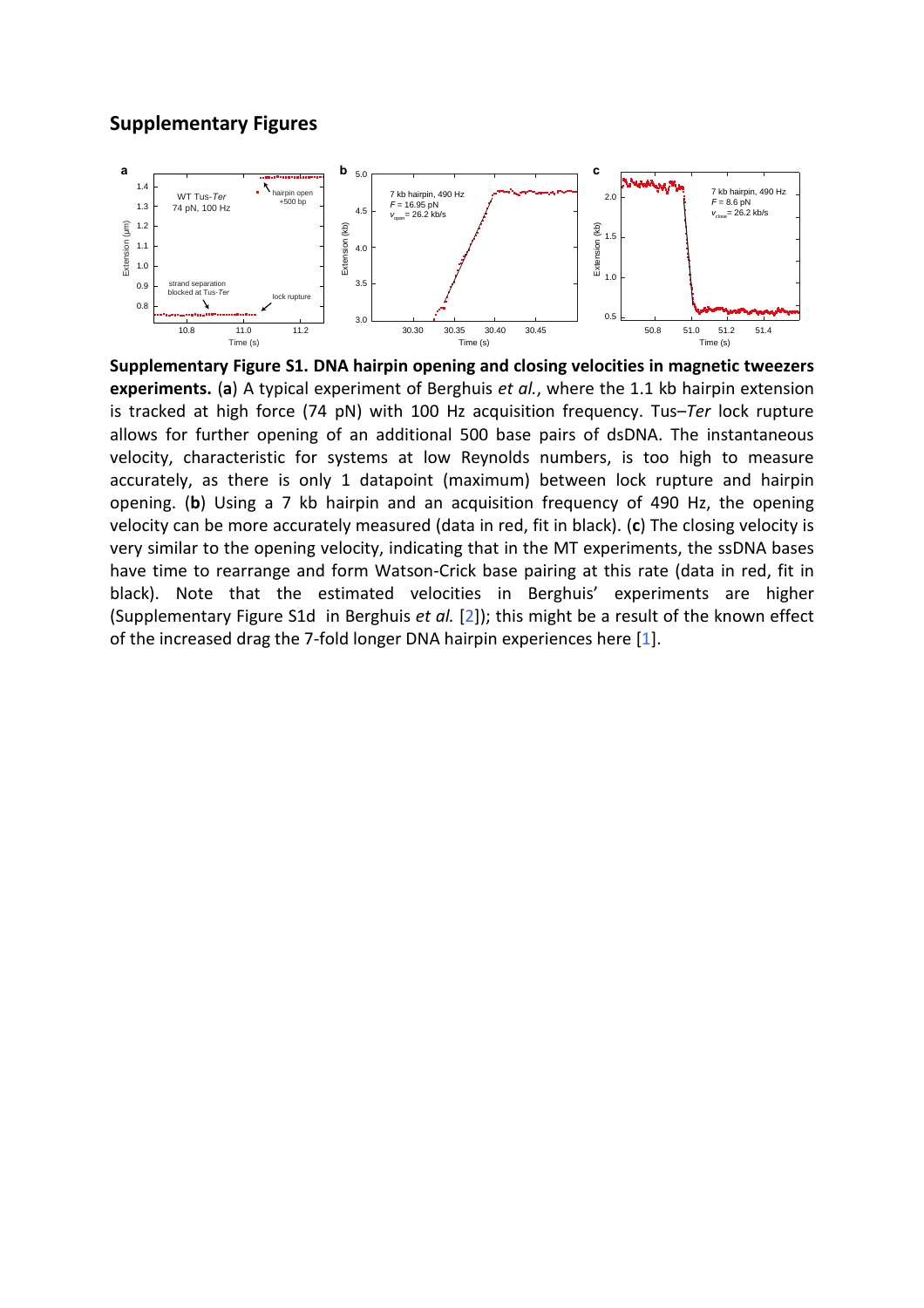

**Figure S2. Statistics of** *E. coli* **replisomes in the presence of Tus−***Ter***.** (**a**) Distribution of rates of Stop/Restart (*N* = 31) and Bypass (*N* = 33) replisomes. The mean rate of Bypass replisomes (1700 bp/s) is two-fold higher than the mean rate of Stop/Restart replisomes (840 bp/s). The two distributions were constructed by prior knowledge and separation of the type of events. There is a visible overlap region between the two distributions. (**b**) Rates from all replisomes (Stop/Restart and Bypass) are combined into one set of data points. This histogram contains all rates (*N* = 64), regardless of the type of event. The histogram is fit with a single Gaussian distribution with the mean of 1300 bp/s. (**c**) Plot of the empirical cumulative distribution function (CDF) of the rate distribution from all replisomes (*N* = 64) and the CDF of the fit single Gaussian distribution, showing an excellent fit ( $R^2$  = 0.982). (**d**) Gaussian mixture model (GMM) with variable number of Gaussian distributions was used to fit the histogram of rates from all replisomes (*N* = 64). The Bayesian information criterion (BIC) was used as an indicator of the most accurate model. A single Gaussian was found to achieve the lowest BIC value and therefore the replisome was found to be a single population from the perspective of rates. (**e**) The correlation between the type of event and the rates was found to be described by a Pearson correlation coefficient *r* = 0.62, consistent with Elshenawy *et al*. The overlap integral of the two distributions (*j* factor) (Stop/Restart and Bypass) was independently calculated and found to be 0.38. (**f**) Data sets of Stop/Restart (*N* = 31), Bypass (*N* = 33) and all replisomes (*N* = 64) were transformed by one-parameter Box-Cox transformation, where the value of the parameter is chosen to be the one with which the transformation minimizes the skewness. All three transformations are convergent for values of the parameter between 0.5 and 1, demonstrating that skewness can be removed without influencing the rate.